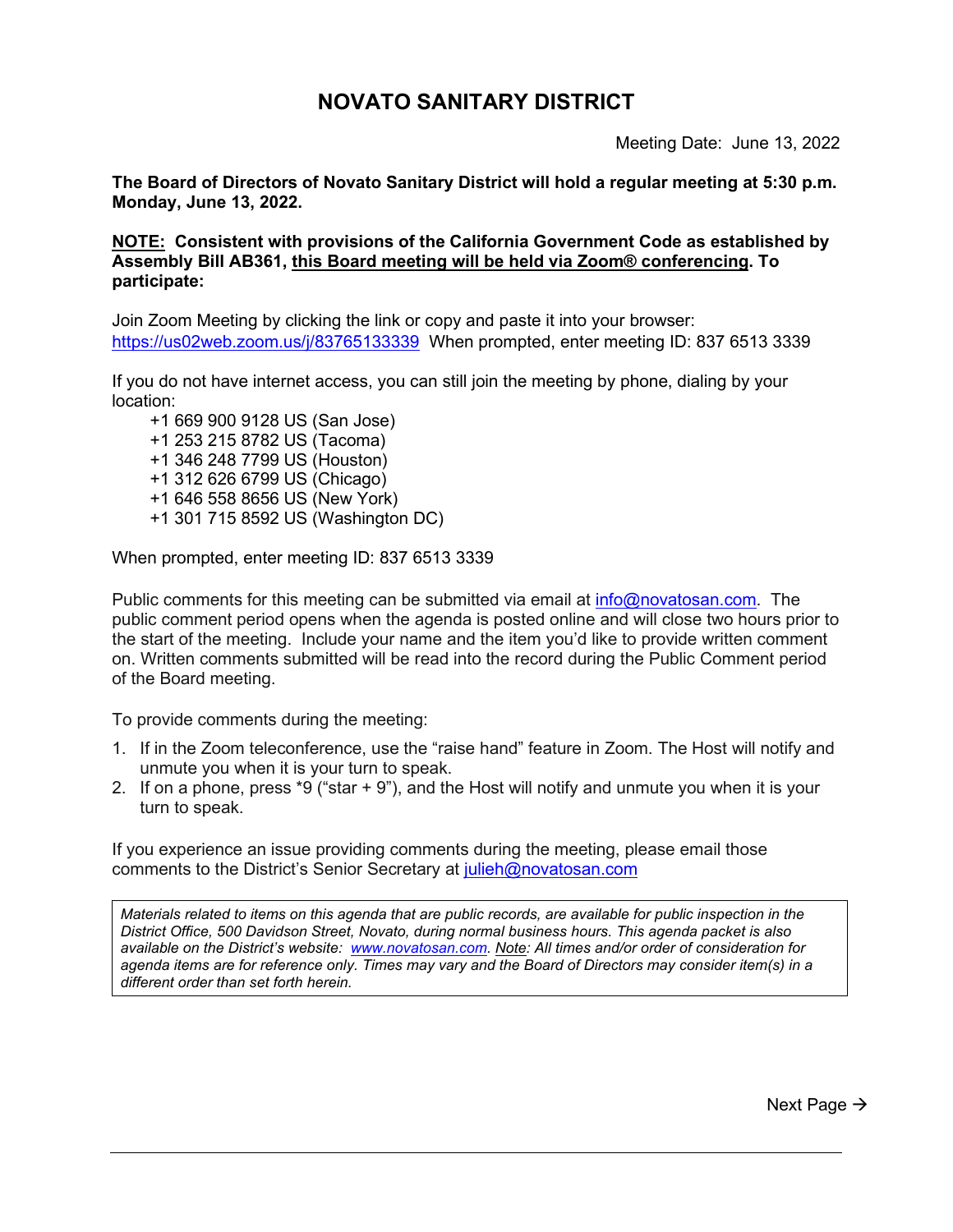# *AGENDA*

## **1. ROLL-CALL & PLEDGE OF ALLEGIANCE:**

#### **2. AGENDA APPROVAL (BY ACCLAMATION):**

## **3. PUBLIC COMMENT (PLEASE OBSERVE A THREE-MINUTE TIME LIMIT):**

*This item is to allow anyone present to comment on any subject not on the agenda, or to request consideration to place an item on a future agenda. Each individual will be limited to a three-minute presentation. No action will be taken by the Board at this time as a result of any public comments made.\* \*Note: Use the "raise hand" feature if in Zoom teleconference, or "star + 9" if on phone.*

## **4. REVIEW OF MINUTES:**

- a. Approve minutes of the May 9, 2022 regular meeting.
- b. Approve minutes of the May 31, 2022 Special meeting.

## **5. PUBLIC HEARING PURSUANT TO SECTION 5471 ET SEQ. AND 6520.5 OF THE OF THE CALIFORNIA HEALTH AND SAFETY CODE – FY 2022-23 SEWER SERVICE CHARGE REPORT, AND ELECTING TO COLLECT ON COUNTY TAX ROLLS:**

- a. Sewer Service Charge Report.
- b. Open public hearing.
- c. Consider protests regarding sewer service charge report.
- d. Close public hearing.

## **6. RESOLUTION CONFIRMING FISCAL YEAR FY 2022-23 SEWER SERVICE CHARGE REPORT AND ELECTING TO COLLECT ON COUNTY TAX ROLLS:**

a. Adopt Resolution No. 3167 – A Resolution Confirming Sewer Service Charge Report and Collection of Sewer Service Charges for Novato Sanitary District on the County of Marin Tax Rolls for Fiscal Year 2022-23.

#### **7. CONSENT CALENDAR:**

*The General Manager-Chief Engineer has reviewed the following items. To his knowledge, there is no opposition to the consent action. The item(s) can be acted on in one consolidated motion as recommended, or may be removed from the Consent Calendar and separately considered at the request of any person.*

- a. Approve regular disbursements, May 10 June 13, 2022.
- b. Ratify payroll and payroll related disbursements, May 2022.
- c. Receive deposit summary, May 2022.
- d. Approve contract with DLJ Associates to provide Solid and Household Hazardous Waste (S&HHW) and related services for Fiscal Year (FY) 22-23 in the not-to-exceed amount of \$89,530, & authorize the General Manager-Chief Engineer to execute it.
- e. Reconfirm findings (a), (b), and (d) of Section 2 of District Resolution No. 3152: "*Resolution Finding Proclaimed State of Emergency and that Meeting in Person Would Present Imminent Risks to the Health or Safety of Attendees; and Authorizing Meetings by Teleconference of Legislative Bodies*" (adopted October 11, 2021), and authorizing remote meetings pursuant to emergency procedures under the Brown Act.
- f. Authorize the General Manager-Chief Engineer to approve the Sewer Main Extension (SME) plans for the North Bay Children's Center (NBCC).
- g. Approve a contract with Conservation Corps North Bay (CCNB) in the not-to-exceed amount of \$64,000 to provide residential e-waste home pickup services, and authorize the General Manager-Chief Engineer to execute it.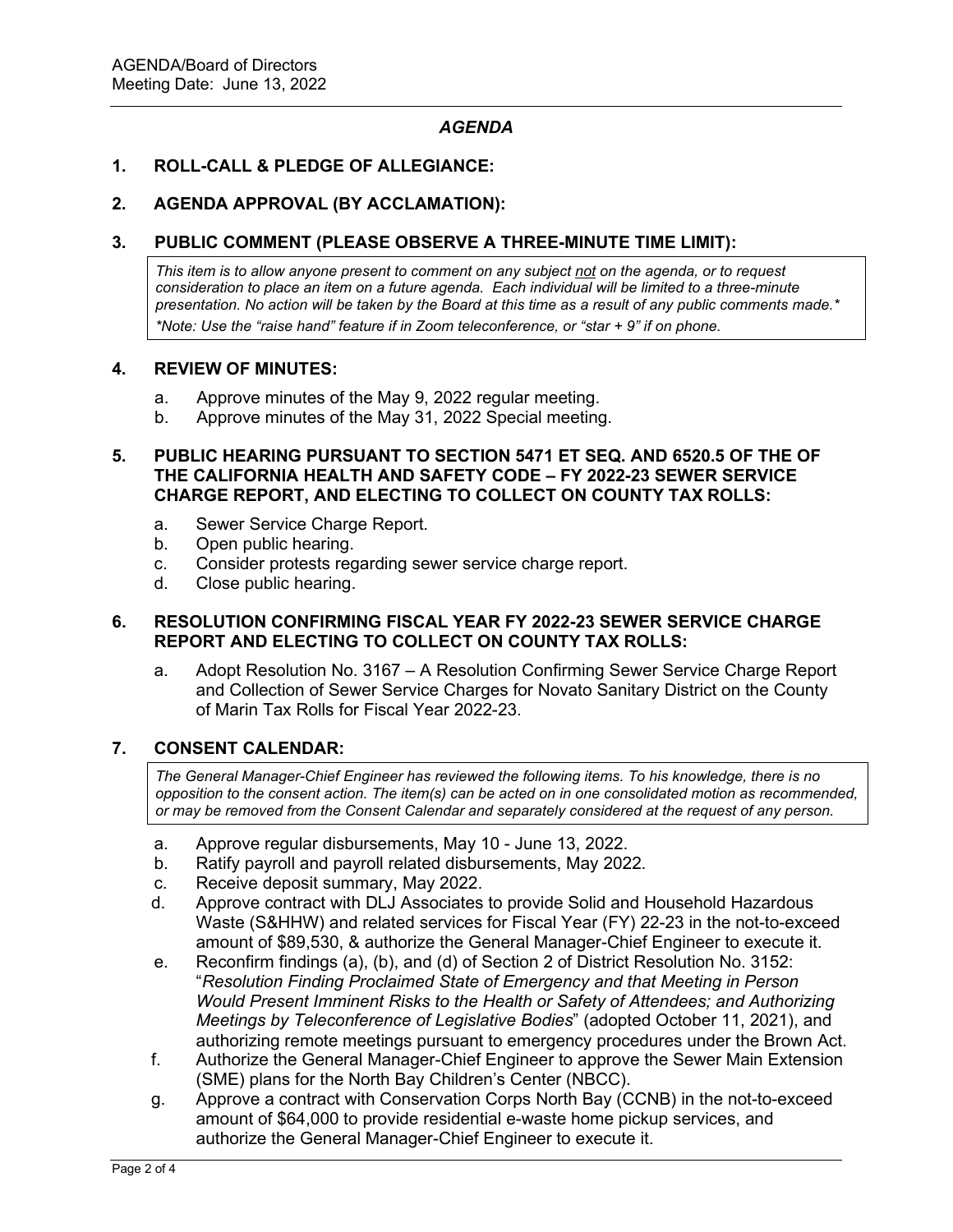# **8. FINANCE: INVESTMENT OF DISTRICT FUNDS IN U.S. TREASURY SECURITIES**

a. Receive Transaction Summary presentation from the District's Municipal Finance Advisor (MFA) Steven Gortler, on the investment of ten million dollars (\$10,000,000) from current balances in the District's California Local Agency Investment Fund (LAIF) account into a laddered portfolio of U.S. Treasury securities as authorized by the District Board at its May 31, 2022 special meeting.

# **9. COMMITTEE REPORTS:**

- a. Solid Waste: Receive report and recommendation to adopt preliminary Solid and Household Waste (S&HHW) budget for FY 22-24.
- b. Wastewater Operations: Receive report and recommendation to adopt preliminary Operating Budget for FY 22-24.
- c. Capital Improvements: Receive report and recommendation to adopt preliminary Capital Improvements Program (CIP) Budget for FY 22-24.

## **10. ANNUAL BUDGET:**

a. Approve and adopt the Preliminary Budget for Fiscal Years (FY) 22-24.

## **11. WASTEWATER OPERATIONS:**

- a. Receive Wastewater Operations Reports, May 2022:
	- i. Collection Systems
	- ii. Treatment Facilities
	- iii. Reclamation Facilities

# **12. CAPITAL PROJECTS:**

- a. *Collection System Improvements, Account No. 72706; Center Road Sewer Project***:** Review bids received, and authorize the General Manager-Chief Engineer to award to, and execute the construction contract with Michael Paul Company, Inc. in the bid amount of \$1,902,527.
- b. *Collection System Improvements, Account No. 72706; Center Road Sewer Project***:** Approve a contract with Psomas, Inc. in the not-to-exceed amount of \$234,255 for construction management services (Center Road Sewer Project), and authorize the General Manager-Chief Engineer to execute it.
- c. *Vehicle Replacement, Account No. 73090*: Approve purchase of a crane truck, and authorize the General Manager-Chief Engineer to execute a purchase order with Owen Equipment, Inc. in a not-to-exceed amount of \$212,909.35.
- d. *Annual Reclamation Facility Improvements, Account No. 72804; Outfall Inspection:* Authorize the General Manager-Chief Engineer to execute a contract with National Plant Services, Inc. in the not-to-exceed amount of \$400,000 to perform inspection services on the District's effluent outfall pipeline.
- e. Receive Capital Projects Update through May 2022.

# **13. ADMINISTRATION:**

- a. Per the Memorandum of Understanding (MoU) with Teamsters Local 315, and as included in the FY 22-24 Preliminary Budget, receive report on cost-of-living allowance of 3.0% for the represented employees group, effective July 1, 2022.
- b. Consistent with the Teamsters group, and as included in the FY 22-24 Preliminary Budget, approve a cost-of-living allowance of 3.0% for the non-represented Management and Confidential (M&C) group, effective July 1, 2022.